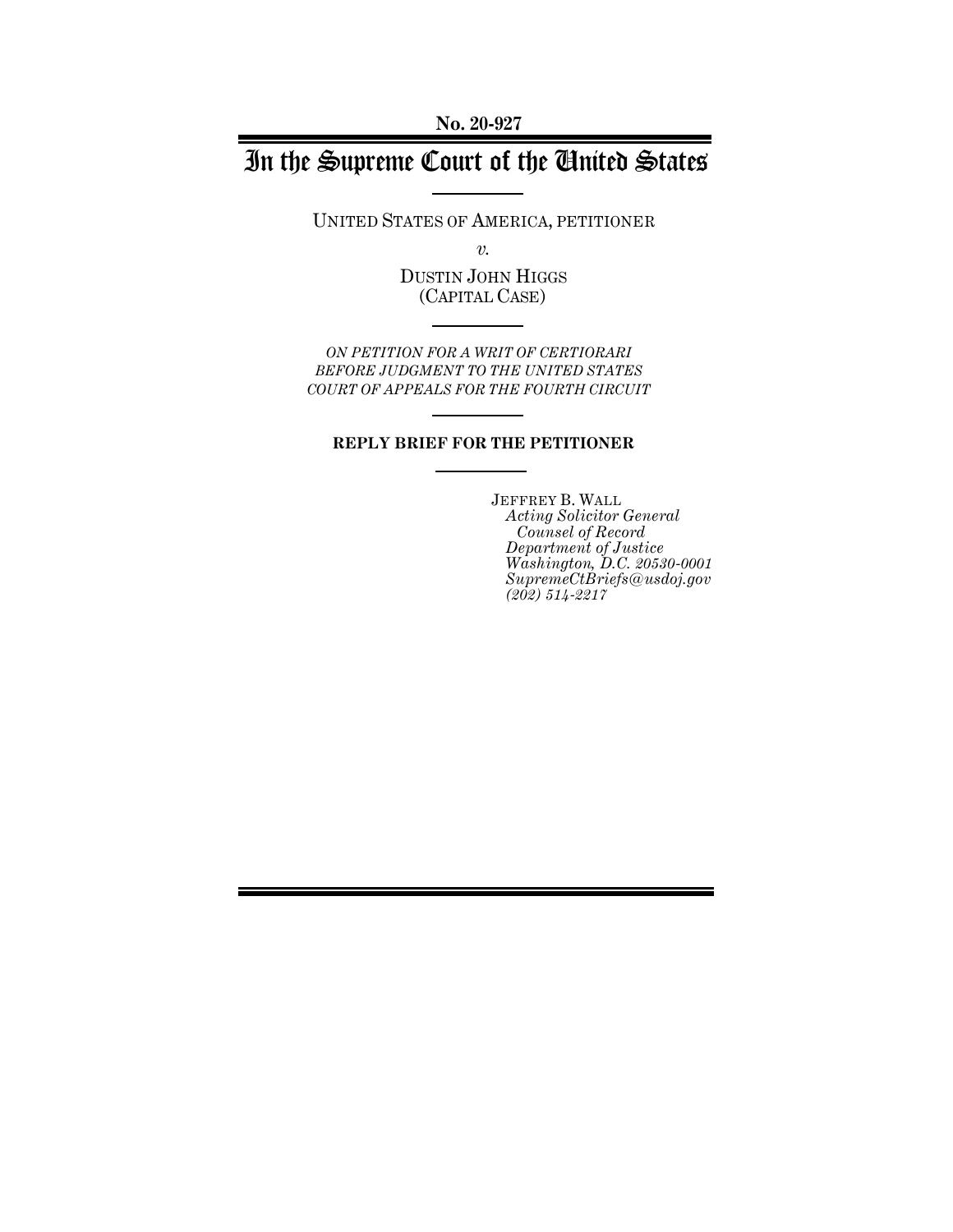### **TABLE OF CONTENTS**

Page

| B. Respondent's contentions that this court lacks |
|---------------------------------------------------|
| authority to correct the district court's error   |
|                                                   |

### **TABLE OF AUTHORITIES**

### Cases:

| Cohen v. Beneficial Indust. Loan Corp.,                                                               |  |
|-------------------------------------------------------------------------------------------------------|--|
|                                                                                                       |  |
| Fed. Bureau of Prisons' Execution Protocol Cases,<br>In re, $955$ F.3d 106 (D.C. Cir.), cert. denied, |  |
| Radzanower v. Touche Ross & Co., 426 U.S. 148                                                         |  |
|                                                                                                       |  |
|                                                                                                       |  |

### Statutes:

| Federal Death Penalty Act of 1994, |  |
|------------------------------------|--|
|                                    |  |
|                                    |  |
|                                    |  |
|                                    |  |
|                                    |  |
|                                    |  |
|                                    |  |
|                                    |  |
|                                    |  |

### (I)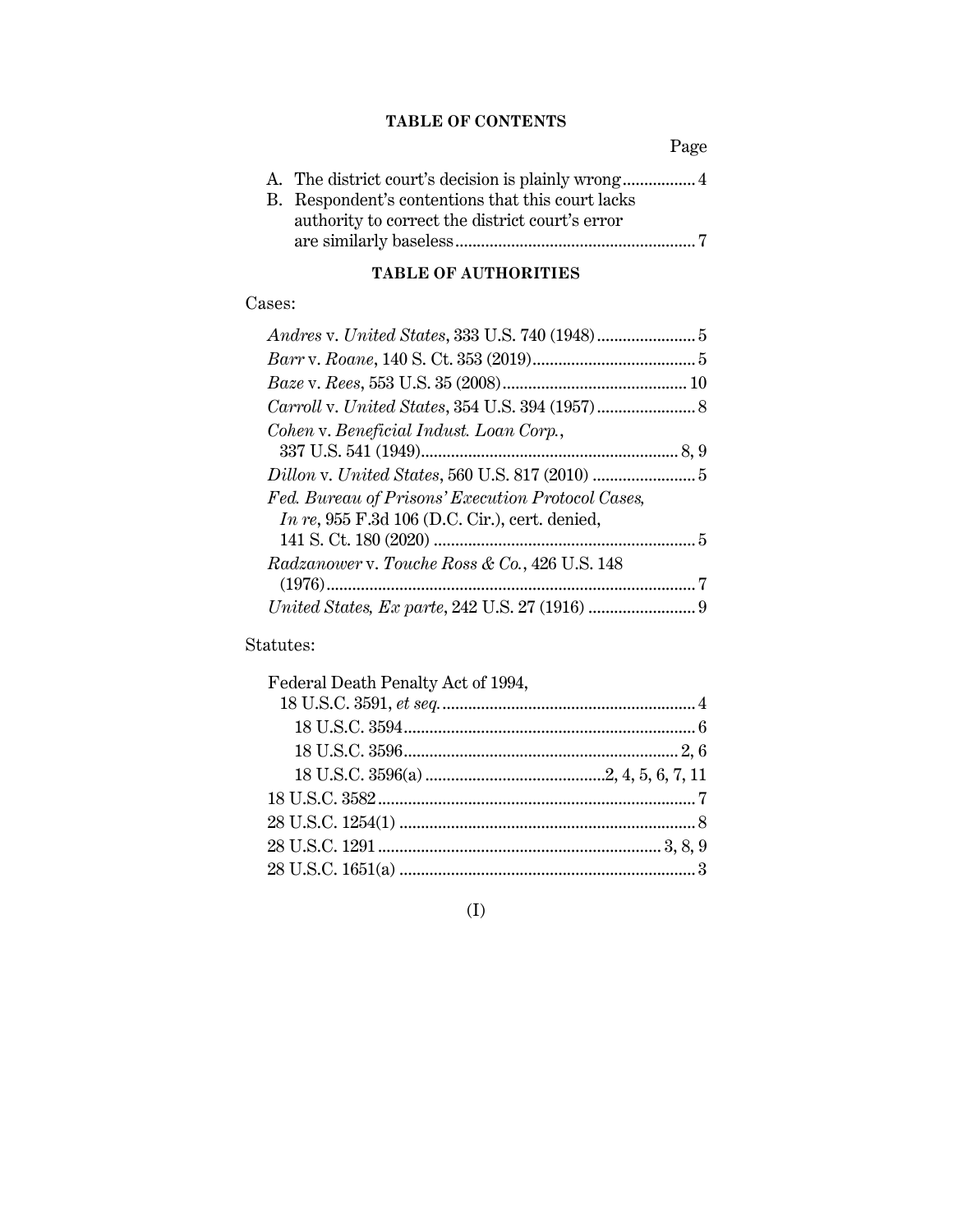## In the Supreme Court of the United States

No. 20-927

UNITED STATES OF AMERICA, PETITIONER

*v.*

DUSTIN JOHN HIGGS (CAPITAL CASE)

*ON PETITION FOR A WRIT OF CERTIORARI BEFORE JUDGMENT TO THE UNITED STATES COURT OF APPEALS FOR THE FOURTH CIRCUIT*

#### **REPLY BRIEF FOR THE PETITIONER**

Respondent's position is that the courts below should be permitted to thwart the United States from carrying out a lawful capital sentence on the scheduled date by adopting an untenable statutory interpretation and doing so on a schedule that obstructs timely review by this Court. Indeed, respondent candidly admits (see Br. in Opp. 1) that he is simply trying to run out the clock until the next Administration, which he envisions will be more favorably disposed toward him than the one that sought and secured nine death sentences for his triple murder (President Clinton's) and the three that have faithfully defended those sentences against his many challenges (President Bush's, President Obama's, and President Trump's).

The Court should not countenance such gamesmanship. This case should be decided in a timely manner under the law. And the law is clear: because Maryland

(1)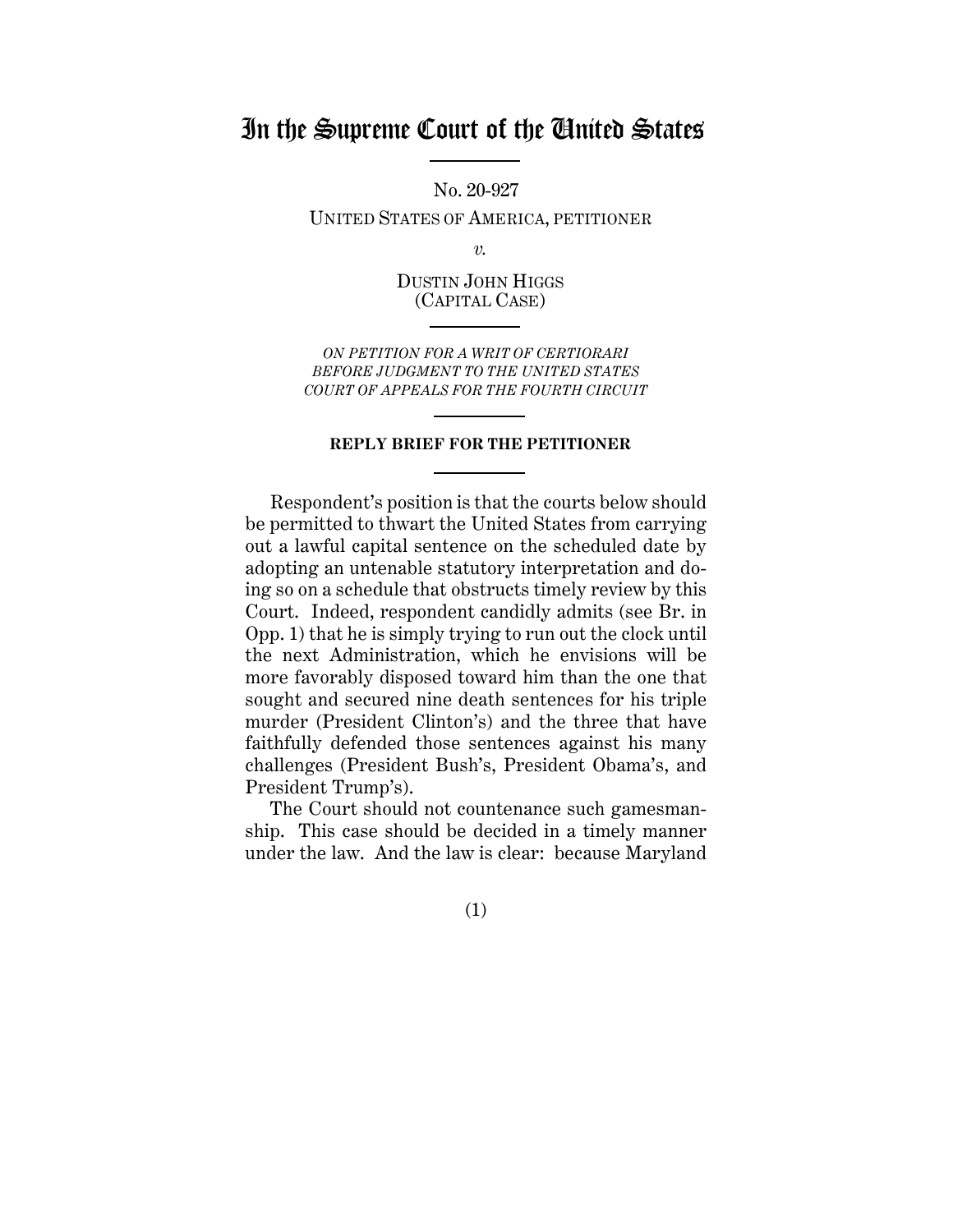"does not provide for implementation of a sentence of death," the district "court shall designate another State, the law of which does provide for the implementation of a sentence of death, and the sentence shall be implemented in the latter State in the manner prescribed by such law." 18 U.S.C. 3596(a).

Respondent has no answer to that straightforward statutory command. His only textual argument (Br. in Opp. 30-32) is that the prior sentence of Section 3596(a) includes the phrase "sentence is imposed," which he contends could mean that an alternate State can be designated only at the time of sentencing. But that is not what the prior sentence says or means. The prior sentence provides the default rule to apply "[w]hen the sentence is to be implemented." 18 U.S.C. 3596(a). There is no plausible construction under which that sentence temporally limits the designation of an alternate State under the next sentence to the time of sentencing. Moreover, respondent effectively concedes (Br. in Opp. 34) that his position would mean that Congress allowed States effectively to commute federal death sentences simply by repealing their own death penalties. Yet he ignores that every interpretive principle militates against construing the statute to provide such an absurd windfall to federal capital defendants.

Respondent's other arguments likewise lack merit. Designating an alternate State, pursuant to specific statutory command, for "implementation" of a death sentence, 18 U.S.C. 3596, does not modify the sentence at all, much less in contravention of the general rules governing sentence modification that respondent invokes (Br. in Opp. 23-30) to no avail. And he fares no better with his half-hearted contention (Br. in Opp. 16- 18) that the district court's order is unreviewable. The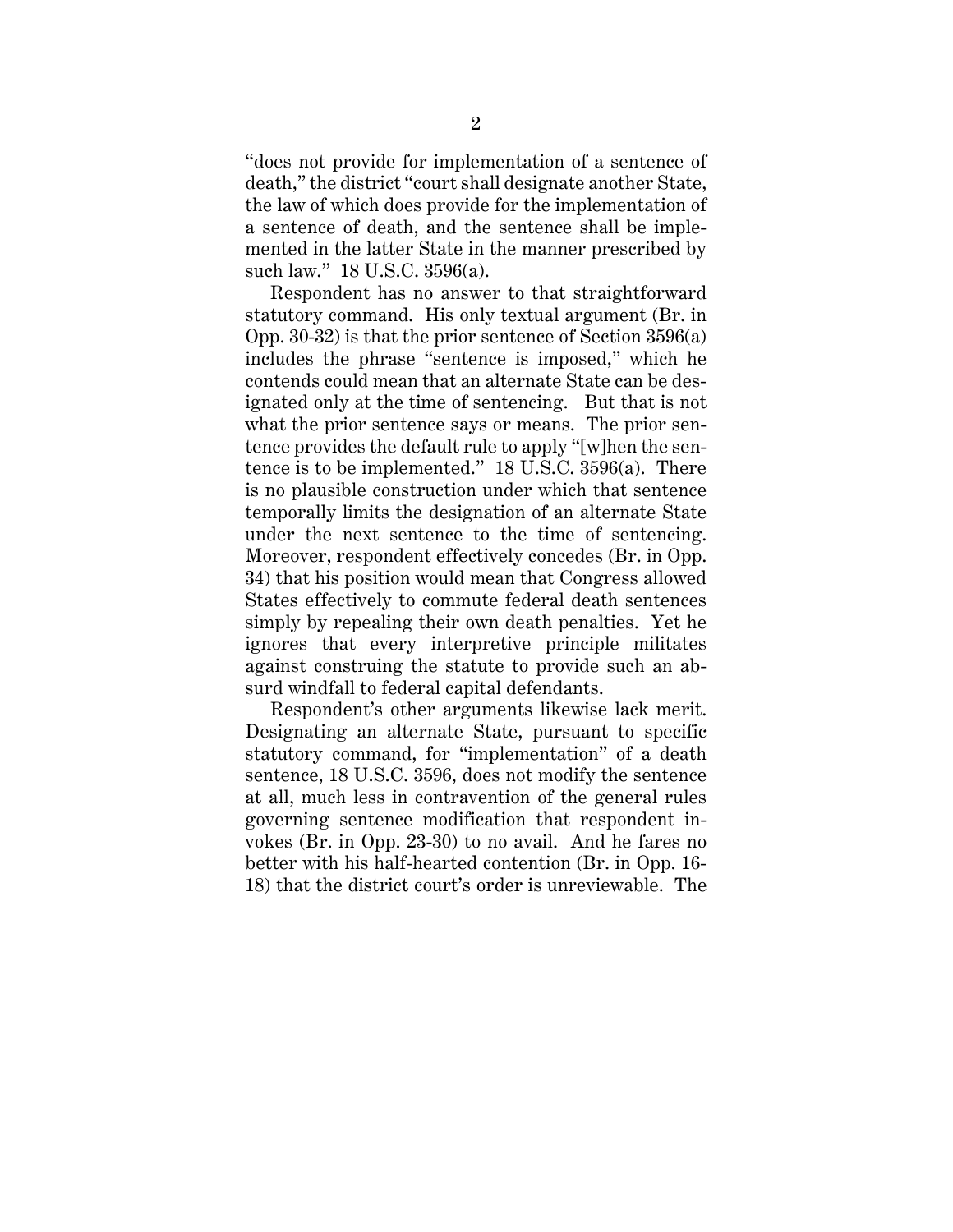order finally resolved an issue separate from the main course of the prosecution and is therefore appealable under 28 U.S.C. 1291. At a minimum, mandamus is available for its classic function: directing a lower court to perform a nondiscretionary judicial act. See 28 U.S.C. 1651(a).

Respondent's opposition ultimately comes down to his contention (Br. in Opp. 12-16) that the Court should not act in this posture. It is true that grants of certiorari before judgment or mandamus are reserved for extraordinary cases. But this is such a case. The district court blocked a lawful, scheduled execution on a statutory reading that it recognized would grant an inexplicable windfall to capital defendants, after not ruling on the government's motion for months. If the court of appeals had affirmed that decision, there is little doubt that summary reversal by this Court would have been warranted. Respondent should not be rewarded because a divided court of appeals panel abdicated its role to timely decide the case, by setting argument for two weeks after the scheduled execution. See Pet. App. 28a, 30a (Richardson, J., dissenting).

The district court acknowledged that, if it has the authority to designate an alternate State at all, Indiana the site of the federal execution chamber and the place where respondent has long been incarcerated—is "appropriate" to designate, and respondent does not and could not dispute that conclusion. Pet. App. 17a. Thus, because the district court plainly has that authority indeed, that duty—this Court should direct the district court to designate Indiana and make clear that respondent's scheduled execution for egregious federal crimes can proceed as planned on January 15, 2021.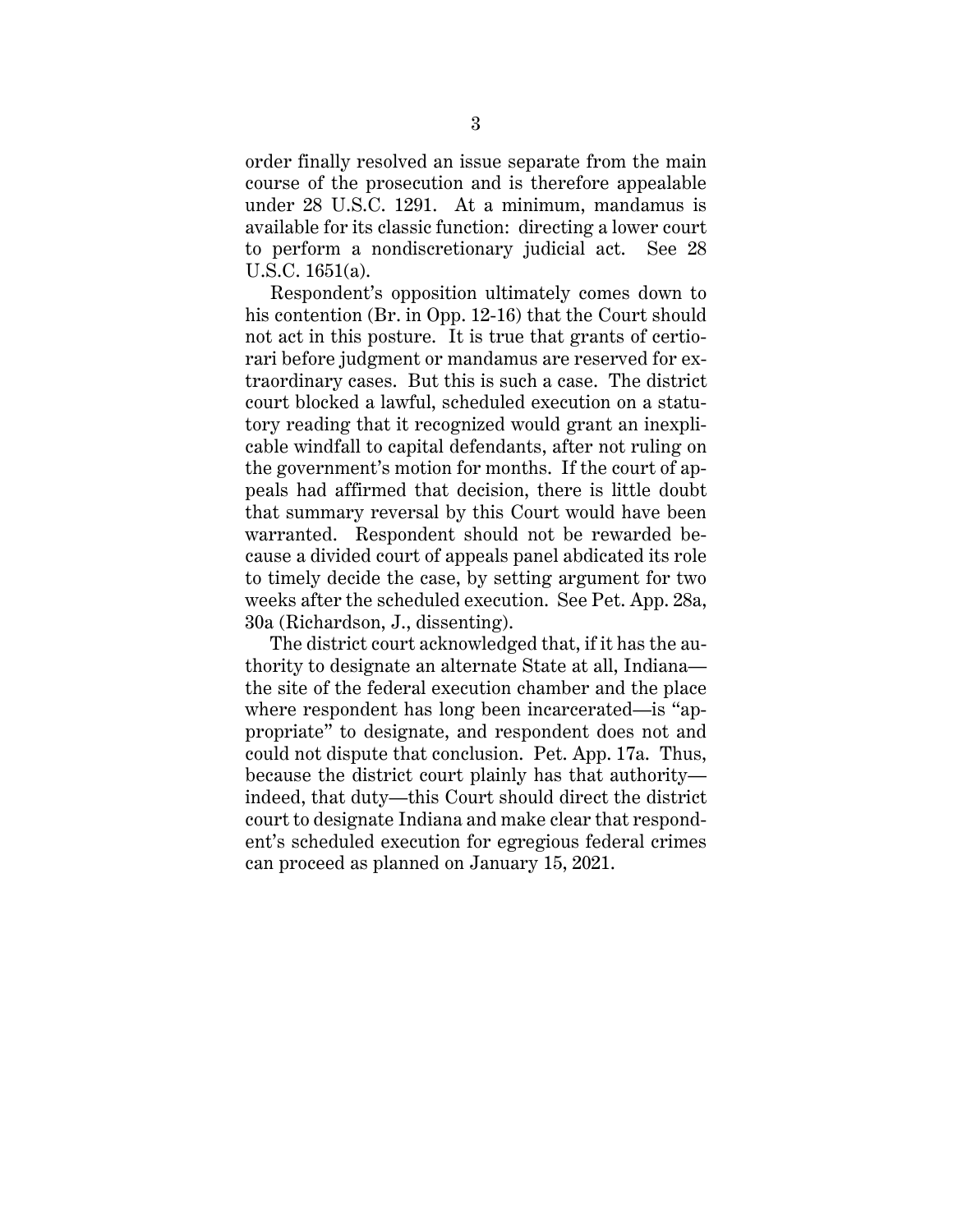#### **A. The District Court's Decision Is Plainly Wrong**

The Federal Death Penalty Act of 1994 (FDPA), 18 U.S.C. 3591 *et seq.*, provides a straightforward command that should have been followed months ago: because "the law of the State in which the sentence is imposed," Maryland, "does not provide for implementation of a sentence of death," the district "court shall designate another State, the law of which does provide for the implementation of a sentence of death, and the sentence shall be implemented in the latter State in the manner prescribed by such law." 18 U.S.C. 3596(a); see Pet. 14-23. Respondent offers no sensible reading of the statute that would permit the district court to decline to make an alternate-State designation based on the fortuity that the default State repealed its own death penalty after the sentence became final. And respondent's contention that the FDPA's requirements are immaterial—because a post-sentencing designation would constitute an improper modification of his sentence despite being statutorily compelled—is equally nonsensical.

1. The FDPA requires designation of an alternate State because Maryland "does not provide for implementation of a sentence of death." 18 U.S.C. 3596(a). Respondent barely grapples with that plain statutory language, going so far as to criticize (Br. in Opp. 23) the government for "focus[ing] almost entirely on the text of 18 U.S.C. 3596(a)." As the government has detailed in the petition (Pet. 18-20) and respondent essentially ignores, respondent's lone textual argument—that the isolated phrase "sentence is imposed" in the preceding sentence somehow limits the designation of an alternate State to the time of sentencing—is refuted by both the grammar and structure of Section 3596(a). Moreover, the argument is irreconcilable with the function of the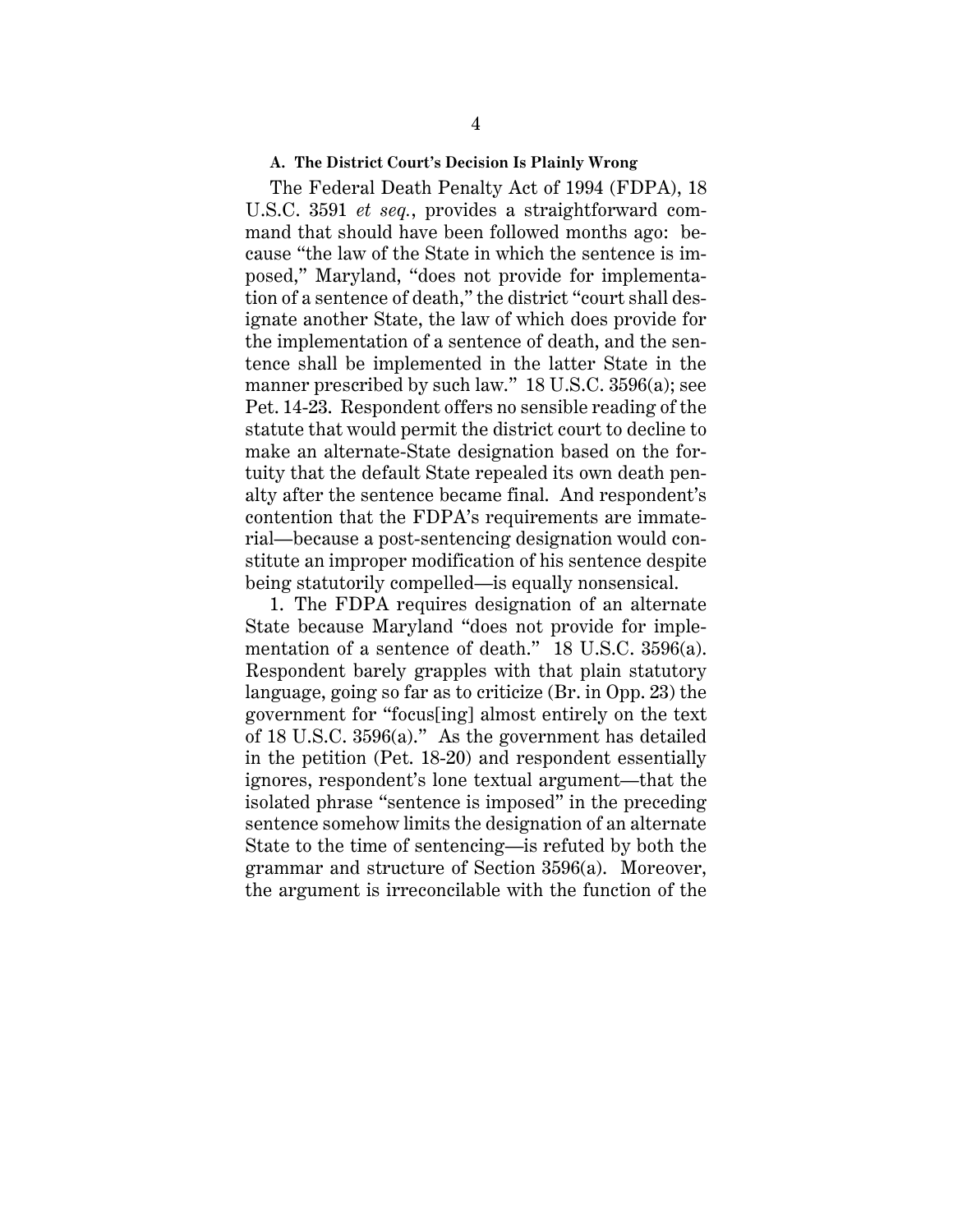alternate-State provision, which (as respondent does not dispute) was "specifically designed to prevent the choices of an individual state from effectively nullifying the federal death penalty." *In re Fed. Bureau of Prisons' Execution Protocol Cases*, 955 F.3d 106, 120 (D.C. Cir.) (Katsas, J., concurring), cert. denied, 141 S. Ct. 180 (2020). This Court has refused to interpret the FDPA and its predecessor to make it impossible to administer the federal death penalty throughout the Nation. See *Andres* v. *United States*, 333 U.S. 740, 745 & n.6 (1948); see also *Barr* v. *Roane*, 140 S. Ct. 353, 353 (2019) (statement of Alito, J.). That sound principle applies after sentencing no less than before it.

2. Respondent next contends (Br. in Opp. 26) that "what the FDPA in theory requires do[es] not matter." In his view, the FDPA's specific, directly applicable command must give way to a background rule that criminal judgments "may not be modified by a district court except in limited circumstances." *Id.* at 24 (quoting *Dillon* v. *United States*, 560 U.S. 817, 824 (2010)). That is wrong multiple times over.

Most obviously, as the government has explained (Pet. 24-25), the judgment here, by its own terms, does not expressly fix Maryland as the designated State, and instead specifically incorporates Section 3596, including its requirement that the court make an alternate-State designation "[w]hen the sentence is to be imposed." 18 U.S.C. 3596(a). Respondent never even attempts to explain how following Section 3596(a)'s requirements would be inconsistent with or modify a judgment that mandates adherence to those very requirements.

Instead, respondent retreats to his argument that "[u]nder § 3596, the implementation of a death sentence must occur 'in the manner prescribed by the law of the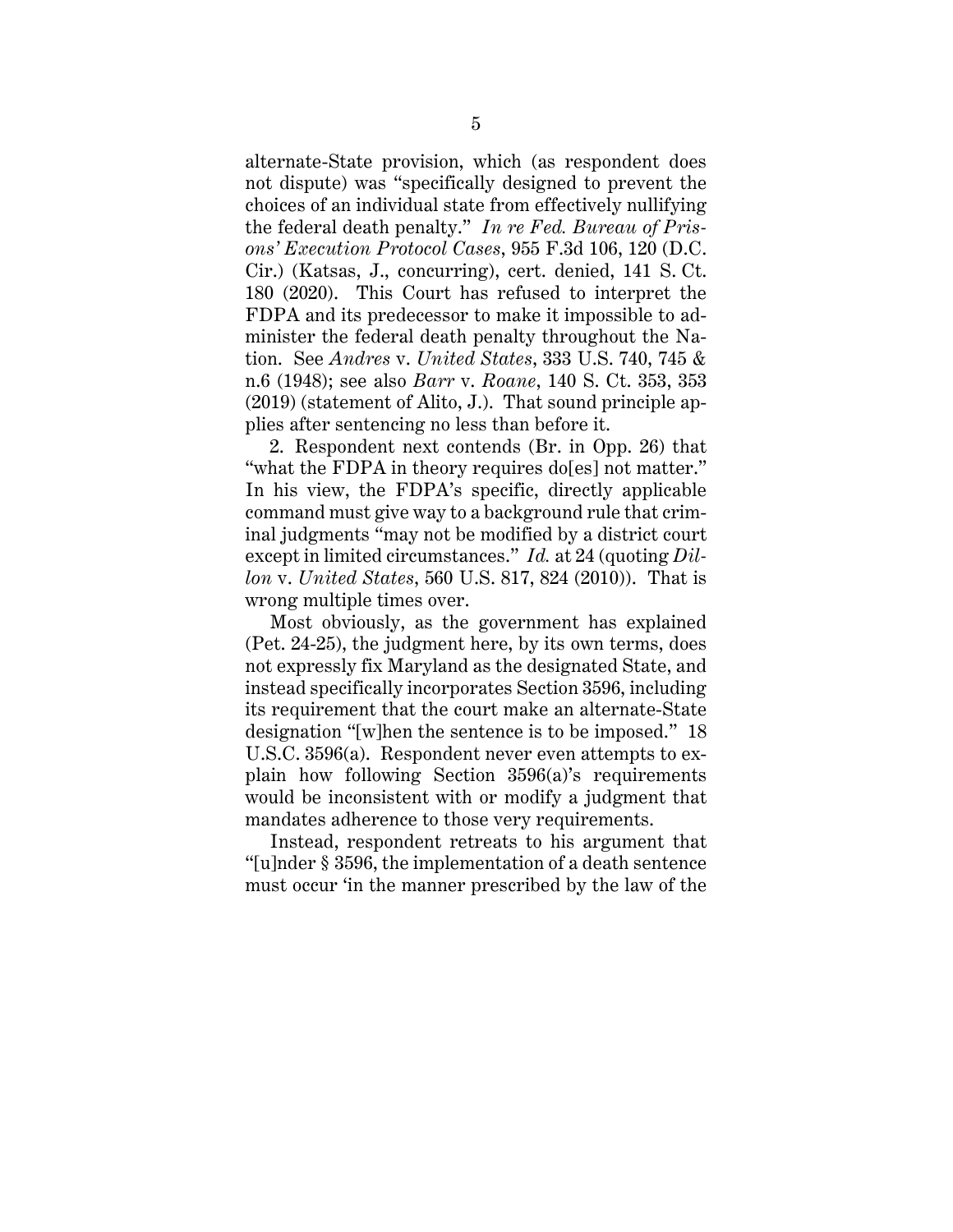State in which the sentence is imposed,'" from which he reasons that by explicitly referencing Section 3596, the district court "enshrined in the sentencing judgment [a] designation of the law of the State of Maryland as governing." Br. in Opp. 23-24 (quoting 18 U.S.C. 3596(a)). But this response proves that what the FDPA requires *does* matter. And as explained above, what respondent describes is the *opposite* of what the FDPA requires.

Even apart from the judgment's express incorporation of the FDPA here, respondent is wrong that an alternate-State designation under the FDPA modifies the judgment. As the government has explained (Pet. 24), the designation under Section 3596(a) does not result in "[i]mposition of" a new or modified "sentence of death." 18 U.S.C. 3594 (emphasis omitted). Such imposition occurs at the time of sentencing under Section 3594, and the "sentence of death" imposed remains the same before and after the alternate-State designation. *Ibid.* (emphasis omitted). Instead, that designation concerns only the "[i]mplementation of a sentence of death," which Congress dealt with in the separate section of the FDPA at issue here. 18 U.S.C. 3596 (emphasis omitted). Respondent's refusal (Br. in Opp. 29-30) to acknowledge that the designation concerns an issue of sentence implementation rather than imposition of a new sentence ignores the structural and linguistic distinction Congress drew between Sections 3594 and 3596. His only response (*id.* at 29-30) is that if courts could assign prisoners to specific correctional facilities, then moving a prisoner from one facility to another would likewise constitute an impermissible modification of his sentence. But respondent offers no support for that naked assertion, and it is beside the point in light of Congress's express distinction in the FDPA between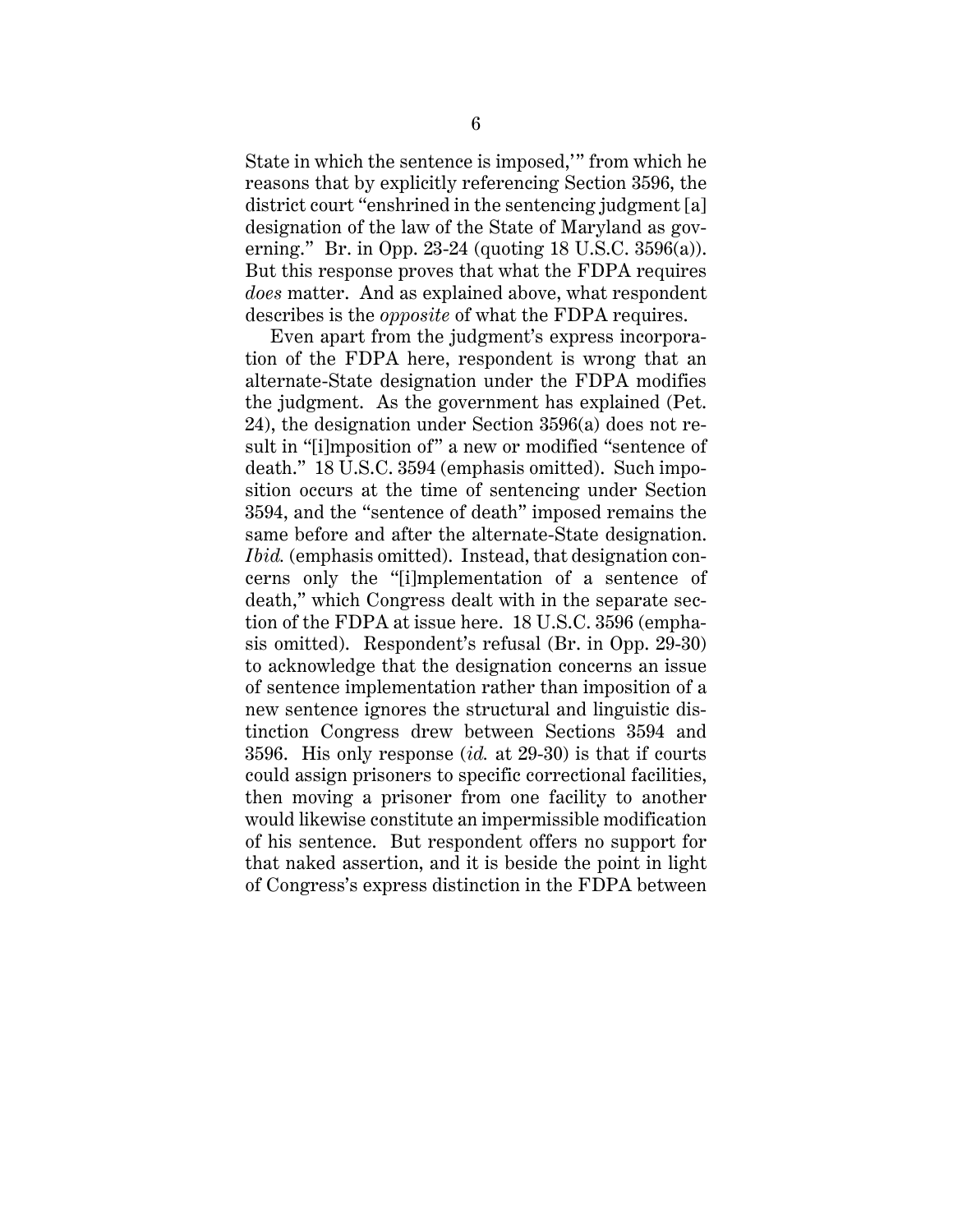issues of sentence imposition and sentence implementation.

Finally, respondent's argument ignores the fact that Congress's specific enactment of Section 3596(a) in 1994 post-dates adoption of 18 U.S.C. 3582, the general provision about imposition of "term[s] of imprisonment" upon which his rule against sentence modifications is based (Br. in Opp. 25-26). Even if Section 3582 would have generally barred modifications to the implementation of a *capital* sentence at the time Section 3582 was adopted (though it would not have), respondent offers no authority for his view that the provision would somehow trump the different rule that Congress specifically adopted in the FDPA a decade later. See Pet. 25-26; *Radzanower* v. *Touche Ross & Co.*, 426 U.S. 148, 153 (1976).

For all of those reasons, respondent's assertion (Br. in Opp. 26) that "what the FDPA in theory requires do[es] not matter" is plainly incorrect. And because the FDPA unambiguously requires the district court to make an alternate-State designation given Maryland's repeal of its own death penalty law after respondent's sentence became final, the district court's refusal to do so was a clear and indisputable abdication of duty.

### **B. Respondent's Contentions That This Court Lacks Authority To Correct The District Court's Error Are Similarly Baseless**

Lacking any plausible defense of the district court's late-breaking refusal to act, respondent focuses instead (Br. in Opp. 12-23) on an argument that this Court cannot or should not correct the district court's manifest error. This argument, too, is baseless.

1. There is no serious dispute that this case is properly "in the court[] of appeals," and thus subject to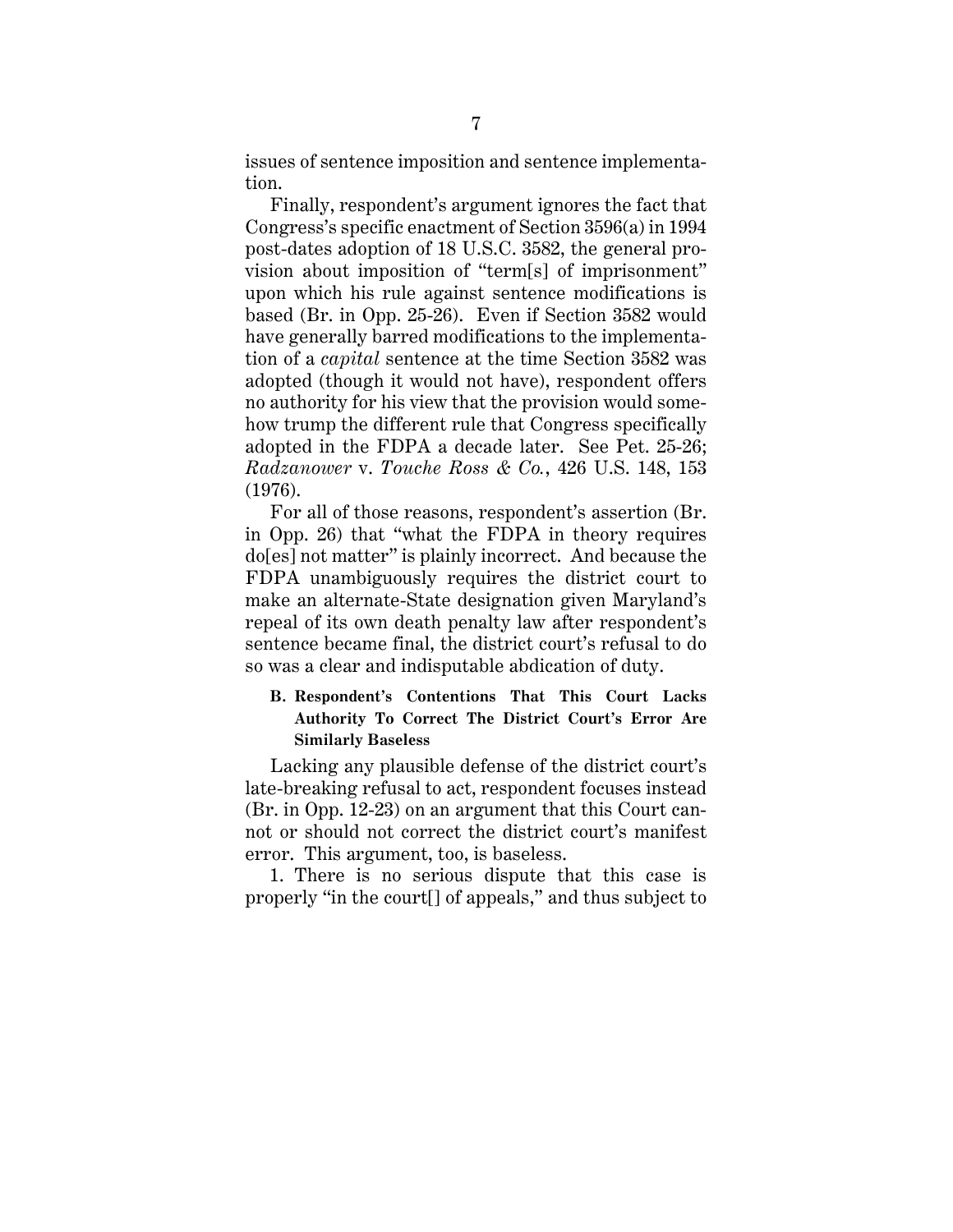certiorari review in this Court "before or after rendition of judgment or decree." 28 U.S.C. 1254(1). The district court's order readily qualifies as a "final decision[] of the district court[]" appealable under 28 U.S.C. 1291. See Pet. 29. Respondent does not dispute that the order at issue is a final decision on the government's postjudgment motion, or otherwise contend that the terms of Section 1291 do not apply. Instead, he claims that a historic presumption against government appeals from judgments of acquittal or sentences, see Pet. 29-31, renders the application of Section 1291's clear text here "uncertain," Br. in Opp. 16. That claim finds no support in this Court's cases.

The presumption on which respondent relies is inapplicable to orders that are "sufficient[ly] independen[t] from the main course of the prosecution to warrant treatment as plenary orders." *Carroll* v. *United States*, 354 U.S. 394, 403 (1957). This Court has analogized the requisite independence to the sort of independence that permits review under the collateral-order doctrine. See *ibid.* (citing *Cohen* v. *Beneficial Indust. Loan Corp.*, 337 U.S. 541 (1949)). And as the government has explained (Pet. 30-31), the order here—entered two decades after judgment and directed to a statutory question about *how* to carry out respondent's execution that is entirely distinct from the question at trial and sentencing about *whether* he should be executed—readily possesses such independence.

Respondent's sole argument to the contrary (Br. in Opp. 17-18) rests on the premise that granting the government's motion would result in a change to his sentence, and is for that reason not "independen[t] from the main course of the prosecution," *Carroll*, 354 U.S.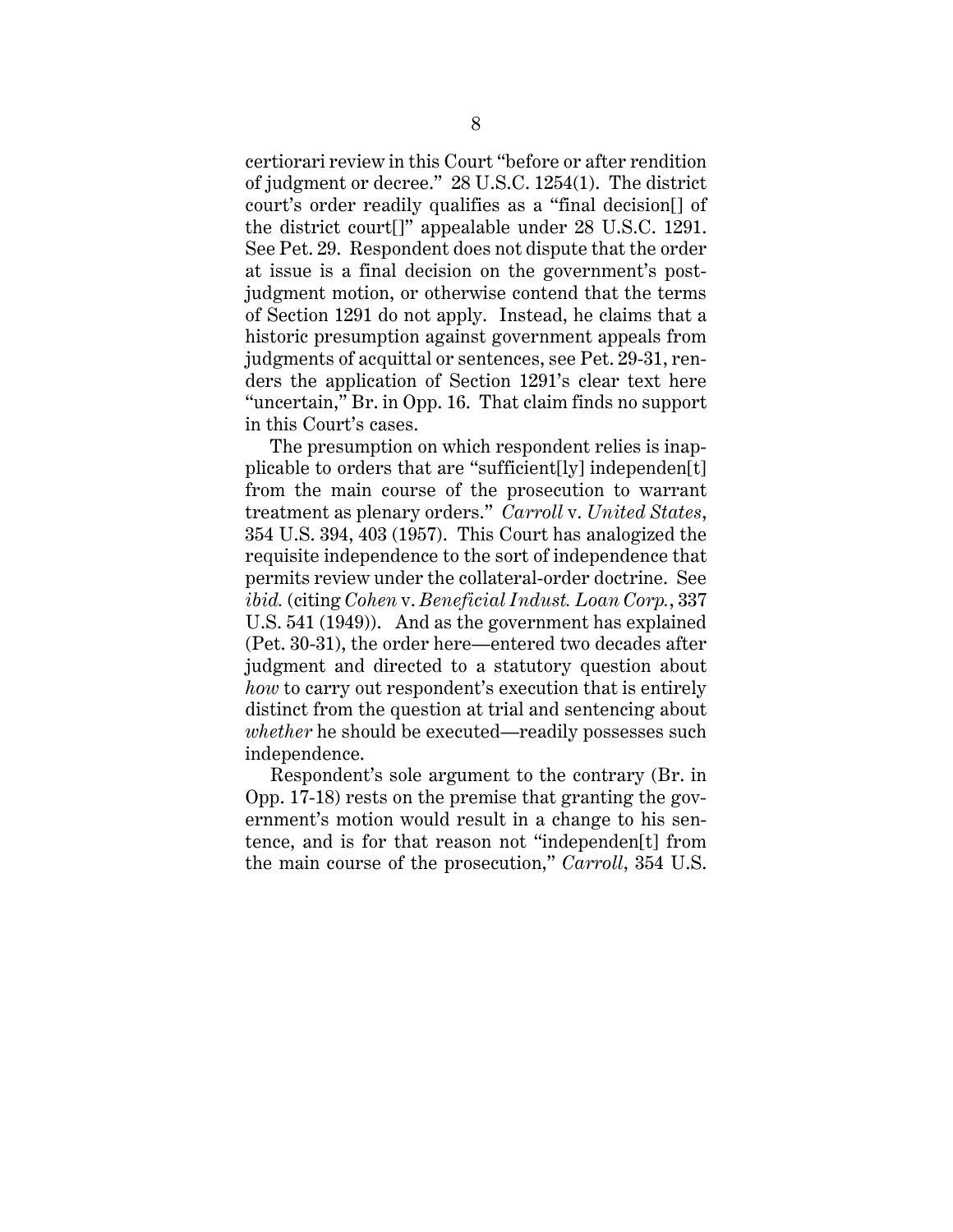at 403. See Br. in Opp. 18 n.4 (collecting cases addressing the appealability of sentence modifications). As noted above, see pp. 5-7, *supra*, that premise is incorrect. And none of the prudential or constitutional concerns that have cautioned against certain government appeals from criminal trials or sentences apply to the statutory implementation question here. Pet. 30-31. Section 1291's plain terms thus control and establish the existence of appellate jurisdiction below.

2. Moreover, if appellate jurisdiction were unavailable, then mandamus relief would be warranted instead. As the government has explained (Pet. 31-32) and respondent conspicuously fails to dispute, this Court has provided relief by mandamus in the past where a district court engaged in a comparable "refusal to carry out the statute" providing for criminal punishment. *Ex parte United States*, 242 U.S. 27, 37 (1916).\* Such relief would be warranted here as well, given the lack of any plausible basis for the lower courts' refusal to take the ministerial step the FDPA requires in a timely fashion.

Respondent's contrary arguments lack merit. He contends (Br. in Opp. 18-19) that the government's alternative request for mandamus was not sufficiently specific, but the government left no room for ambiguity: it included the order entered by "Peter J. Messitte[,] United States District Judge," Pet. App. 17a, explained why that order constituted clear and unambiguous legal error, and asked that the Court therefore issue a writ "order[ing] the district court to designate Indiana." Pet. 11. Respondent also contends (Br. in Opp. 19) that

 $\overline{a}$ 

<sup>\*</sup> Review by appeal of a final decision appears to have been deemed unavailable in *Ex parte United States* because the district court, after "suspend[ing]" implementation of the sentence, had "kept open" the case for re-evaluation. 242 U.S. at 37.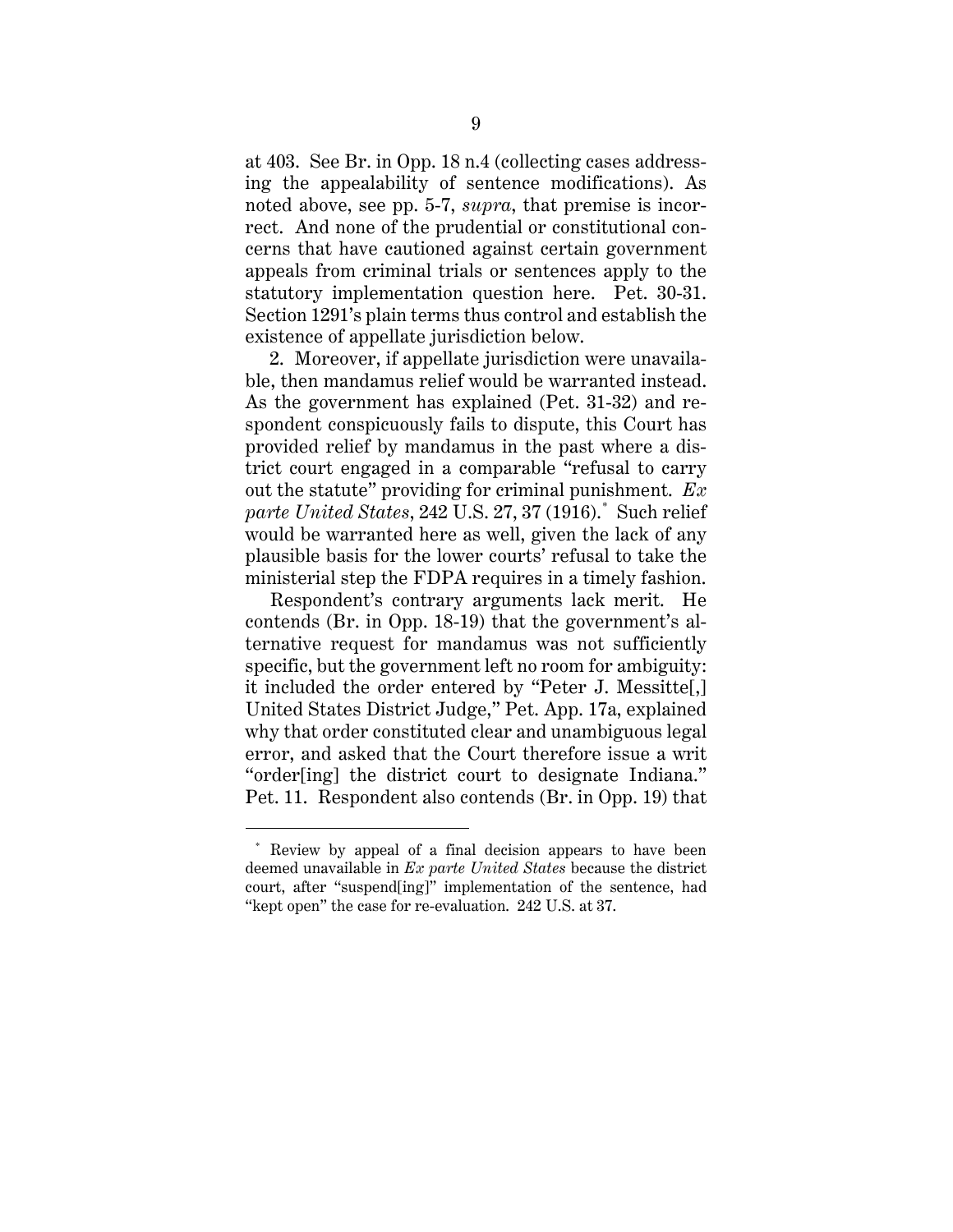the government did not "'set out with particularity' why it cannot get relief from the Fourth Circuit," but the government explained that the Fourth Circuit has refused to decide the government's appeal in time to provide the requested relief (see, *e.g.*, Pet. 8-9), and *could not* decide the appeal if respondent's jurisdictional objections were meritorious (Pet. 31-32). And respondent contends (Br. in Opp. 21) that any right to relief is not "clear and indisputable," but that contention fails for the reasons already discussed.

Finally, respondent argues (Br. in Opp. 20) that this Court should, "in an exercise of its discretion," decline to correct the district court's error. Respondent should not be heard to invoke this Court's equitable discretion: his "crimes were an abomination, his central responsibility is indisputable, and he had a fair trial on both in terms of guilt and the applicability of the death penalty before a jury of his peers." Pet. App. 16a. He does not deserve to receive a "windfall" that "Congress may not have"—indeed, cannot *possibly* have—"intended," *ibid.*, based on the district court's long-delayed and incorrect order, and the inexplicable refusal of a divided panel of the court of appeals to consider that error until after the scheduled execution date has passed.

There is no reasonable dispute that the district court must designate Indiana under the FDPA. Delaying the execution would thus "serve no meaningful purpose and would frustrate the [government's] legitimate interest in carrying out a sentence of death in a timely manner." *Baze* v. *Rees*, 553 U.S. 35, 61 (2008) (plurality opinion). The government is prepared to implement that lawful sentence. Family members of respondent's victims are prepared to be present. This Court should allow the implementation of respondent's sentence to move forward.